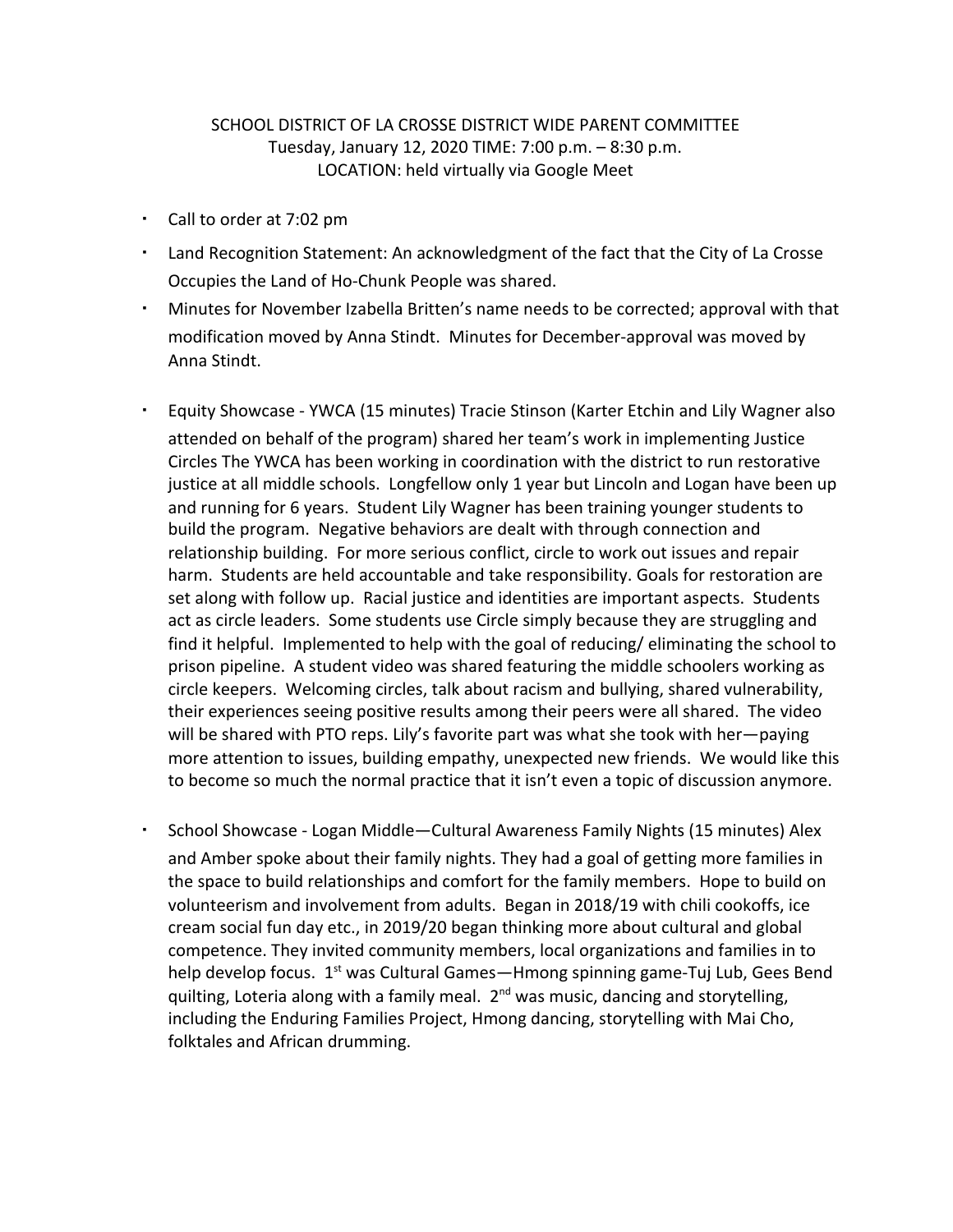La Crosse Public Education Foundation – Executive Director, David Stoeffler (10 minutes) David let us know that they are run by a volunteer board of directors and 3 new Board members have joined: Richard Bro UW-LAX, Andrew Borgert State Road and Lincoln parent, Tracy Bosch Emerson and Lincoln parent. Next week fundraising for an endowment fund to support the RAK program to help take care of needs of individual kids-whatever those might be. Usually this is \$1500-3000/ annually per school. This fundraising has been successful and so RAK Forever fund will begin. Coming soon are the annual grants award ceremonies at 4 schools. Featured speaker is Dr. Aaron Engel (superintendent) speaking on the equity strategy. Teachers and staff will be honored.

## • Sharing Concerns (10 minutes)

- $\circ$  Dawn mentioned that several SOTA 1 parents would be requesting formally that the School Board and Administration consider flying the Black Lives Matter Flag at SOTA/ Hamilton. Other school representatives interested in learning more about this request can email her at [bookwormmommy@gmail.com](mailto:bookwormmommy@gmail.com)
- o Anna mentioned that CRVA parents were interested in knowing more about whether it was possible to continue CRVA beyond this school year. Dr. Engel mentioned that there is conversation about this possibility. Some changes among staff or student structures depending on family needs and changes to enrollment. If so, it would still be self paced with more synchronous time and would transition away from Buzz to Canvas.
- o Amanda mentioned that she was concerned about the school discipline committee having better representation and diversity along with the oversight committee. Dr. Engel stated this was in process and many marginalized community representatives have been invited to participate.

## ▪ Administrative Updates (25 minutes)

a. Superintendent Update: The most pressing issue currently is the return to in person learning. Plans are being finalized by teachers and staff and all continue to consult with hospitals and County Health. Co-curriculars have begun. Vaccination plans are underway and all are being encouraged to be vaccinated if/ as possible to reduce risk for everyone. It is NOT required. Conditions will continue to be evaluated. b. Elementary Update: All are very excited at the elementary level to welcome kids back into the building. Principals, teachers and more have been meeting frequently and working on the plans for how children will be back in the building. CRVA and face to face movement 55 asked to go back to in person learning and 30 asked to go to CRVA. c. Secondary Update: Similarly, everyone has been gearing up for the return.  $6<sup>th</sup>$  grade

and 9<sup>th</sup> grade will each start for 2 days of orientation in advance of the school start. Teachers will continue to teach through the platform. Those in person can pick up on body language, so canvas students will be paid special attention to in order to ensure they are getting the info. Cohorts were built in a variety of ways. Math class,